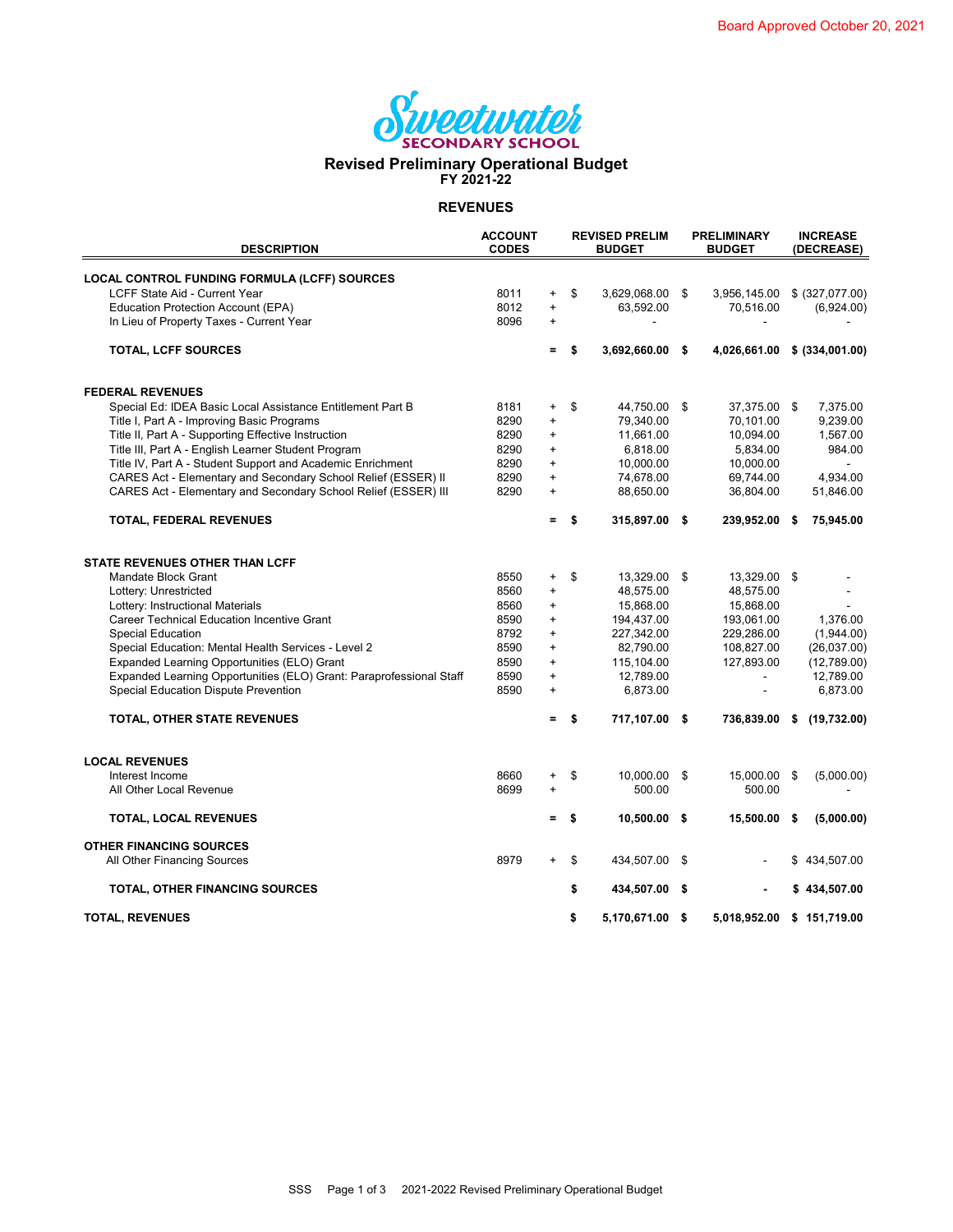

### **Revised Preliminary Operational Budget FY 2021-22**

#### **EXPENDITURES**

| <b>DESCRIPTION</b>                                   | <b>ACCOUNT</b><br><b>CODES</b> |           | <b>REVISED PRELIM</b><br><b>BUDGET</b> |              |    | <b>PRELIMINARY</b><br><b>BUDGET</b> | <b>INCREASE</b><br>(DECREASE) |              |  |
|------------------------------------------------------|--------------------------------|-----------|----------------------------------------|--------------|----|-------------------------------------|-------------------------------|--------------|--|
| <b>CERTIFICATED SALARIES</b>                         |                                |           |                                        |              |    |                                     |                               |              |  |
| <b>Certificated Teachers' Salaries</b>               | 1100                           | $\ddot{}$ | \$                                     | 1,377,149.00 | S. | 1,335,038.00                        | \$                            | 42,111.00    |  |
| <b>Certificated Pupil Support Salaries</b>           | 1200                           | $\ddot{}$ |                                        | 193,795.00   |    | 166,249.00                          |                               | 27,546.00    |  |
| Certificated Supervisors' & Administrators' Salaries | 1300                           | $\ddot{}$ |                                        | 198,874.00   |    | 195,308.00                          |                               | 3,566.00     |  |
| <b>Other Certificated Salaries</b>                   | 1900                           | $\ddot{}$ |                                        | 119,561.00   |    | 184,369.00                          |                               | (64,808.00)  |  |
| TOTAL, CERTIFICATED SALARIES                         |                                | $=$       | Ŝ.                                     | 1,889,379.00 | \$ | 1,880,964.00 \$                     |                               | 8,415.00     |  |
| <b>CLASSIFIED SALARIES</b>                           |                                |           |                                        |              |    |                                     |                               |              |  |
| <b>Classified Support Salaries</b>                   | 2200                           | $\ddot{}$ | \$                                     | 33,947.00    | \$ | 45,793.00                           | -\$                           | (11,846.00)  |  |
| Classified Supervisors' & Administrators' Salaries   | 2300                           | $\ddot{}$ |                                        | 141,509.00   |    | 196,738.00                          |                               | (55, 229.00) |  |
| Clerical, Technical and Office Staff Salaries        | 2400                           | $\ddot{}$ |                                        | 300,900.00   |    | 206,603.00                          |                               | 94,297.00    |  |
| TOTAL, CLASSIFIED SALARIES                           |                                | $=$       | \$                                     | 476,356.00   | \$ | 449,134.00                          | - \$                          | 27,222.00    |  |
| <b>EMPLOYEE BENEFITS</b>                             |                                |           |                                        |              |    |                                     |                               |              |  |
| <b>STRS Retirement</b>                               | 3100                           | +         | \$                                     | 319,963.00   | \$ | 326,007.00 \$                       |                               | (6,044.00)   |  |
| <b>PERS Retirement</b>                               | 3200                           | $\ddot{}$ |                                        | 108,754.00   |    | 92,407.00                           |                               | 16,347.00    |  |
| Social Security/Medicare                             | 3300                           | $\ddot{}$ |                                        | 63,758.00    |    | 58,794.00                           |                               | 4,964.00     |  |
| <b>Health and Welfare</b>                            | 3400                           | $\ddot{}$ |                                        | 581,668.00   |    | 576,225.00                          |                               | 5,443.00     |  |
| Unemployment Insurance                               | 3500                           | $\ddot{}$ |                                        | 11,829.00    |    | 28,660.00                           |                               | (16, 831.00) |  |
| <b>Workers Compensation</b>                          | 3600                           | $\ddot{}$ |                                        | 27,003.00    |    | 26,563.00                           |                               | 440.00       |  |
| <b>TOTAL, EMPLOYEE BENEFITS</b>                      |                                | $=$       | S.                                     | 1,112,975.00 | \$ | 1,108,656.00 \$                     |                               | 4,319.00     |  |
| <b>TOTAL, PERSONNEL COST</b>                         |                                |           | \$                                     | 3,478,710.00 | S  | 3,438,754.00                        | - \$                          | 39,956.00    |  |